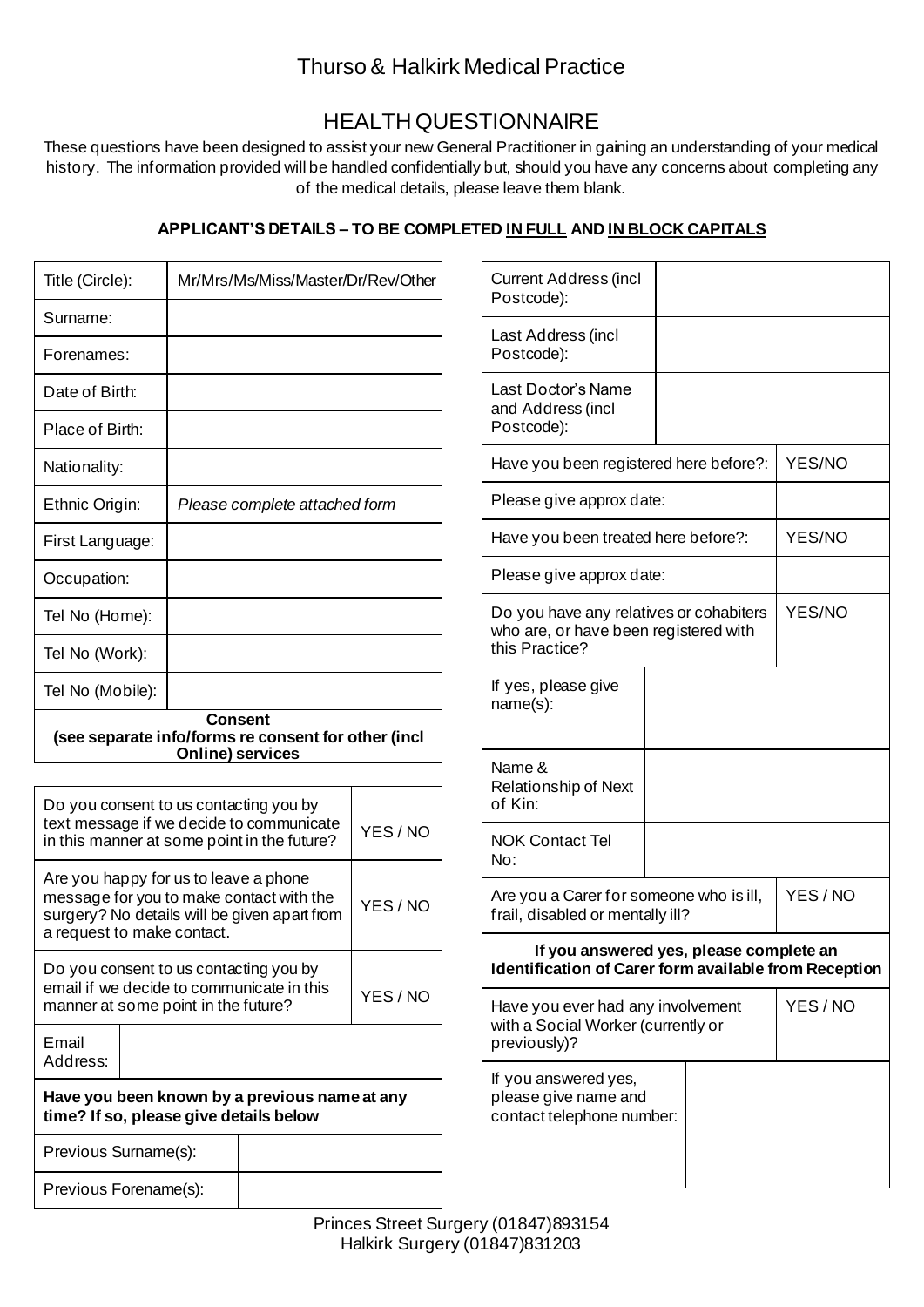## Thurso & Halkirk Medical Practice

## **MEDICAL DETAILS – TO BE COMPLETED BY ALL PATIENTS (IN FULL)**

*Please give details of any major operations, health problems or serious accidents; plus details of any current illnesses. You can attach a continuation sheet if you wish.*

| Date (approx) | <b>Description of Ailment</b> | Problems still to be encountered (if applicable) |
|---------------|-------------------------------|--------------------------------------------------|
|               |                               |                                                  |
|               |                               |                                                  |
|               |                               |                                                  |
|               |                               |                                                  |

**Medication** – Please list any pills, tablets, or other medicines that you are currently taking (incl over the counter medication). If this medication has been prescribed on repeat prescription by your previous GP please ensure that you have a sufficient supply to last until you are registered with this Practice. You must attach a copy of the repeat prescription request slip issued by your previous GP. If you would like your prescription to be sent to the local Pharmacy (for Princes Street Surgery patients only), then please let us know by nominating the Pharmacy below:

#### **Williamsons / Sutherlands / Well Pharmacy**

| Name & Strength of Medication                                       | <b>Dose</b> | Times per day | Prescribed for (name of ailment) |          |
|---------------------------------------------------------------------|-------------|---------------|----------------------------------|----------|
|                                                                     |             |               |                                  |          |
|                                                                     |             |               |                                  |          |
|                                                                     |             |               |                                  |          |
|                                                                     |             |               |                                  |          |
|                                                                     |             |               |                                  |          |
| Are you allergic or sensitive to any medicines, food, animals, etc? |             |               |                                  | YES / NO |
| If yes, please give details:                                        |             |               |                                  |          |

#### **SMOKING**

| Have you ever smoked?         | YES / NO   If yes, how many cigarettes smoked per day? |  |
|-------------------------------|--------------------------------------------------------|--|
| Have you now stopped smoking? | YES / NO   If yes, please give approximate date?       |  |

#### **ALCOHOL**

| How often do you have a drink that contains alcohol?                                      | Never        | Monthly or<br>less   | 2-4 times<br>per month | 2-3 times<br>per week | $4+$ times<br>per week      |
|-------------------------------------------------------------------------------------------|--------------|----------------------|------------------------|-----------------------|-----------------------------|
| How many standard alcoholic drinks do you have on a<br>typical day when you are drinking? | $1 - 2$      | $3 - 4$              | $5 - 6$                | $7 - 8$               | $10+$                       |
| How often do you have 6 or more standard drinks on<br>one occasion?                       | <b>Never</b> | Less than<br>monthly | Monthly                | Weekly                | Daily or<br>almost<br>daily |